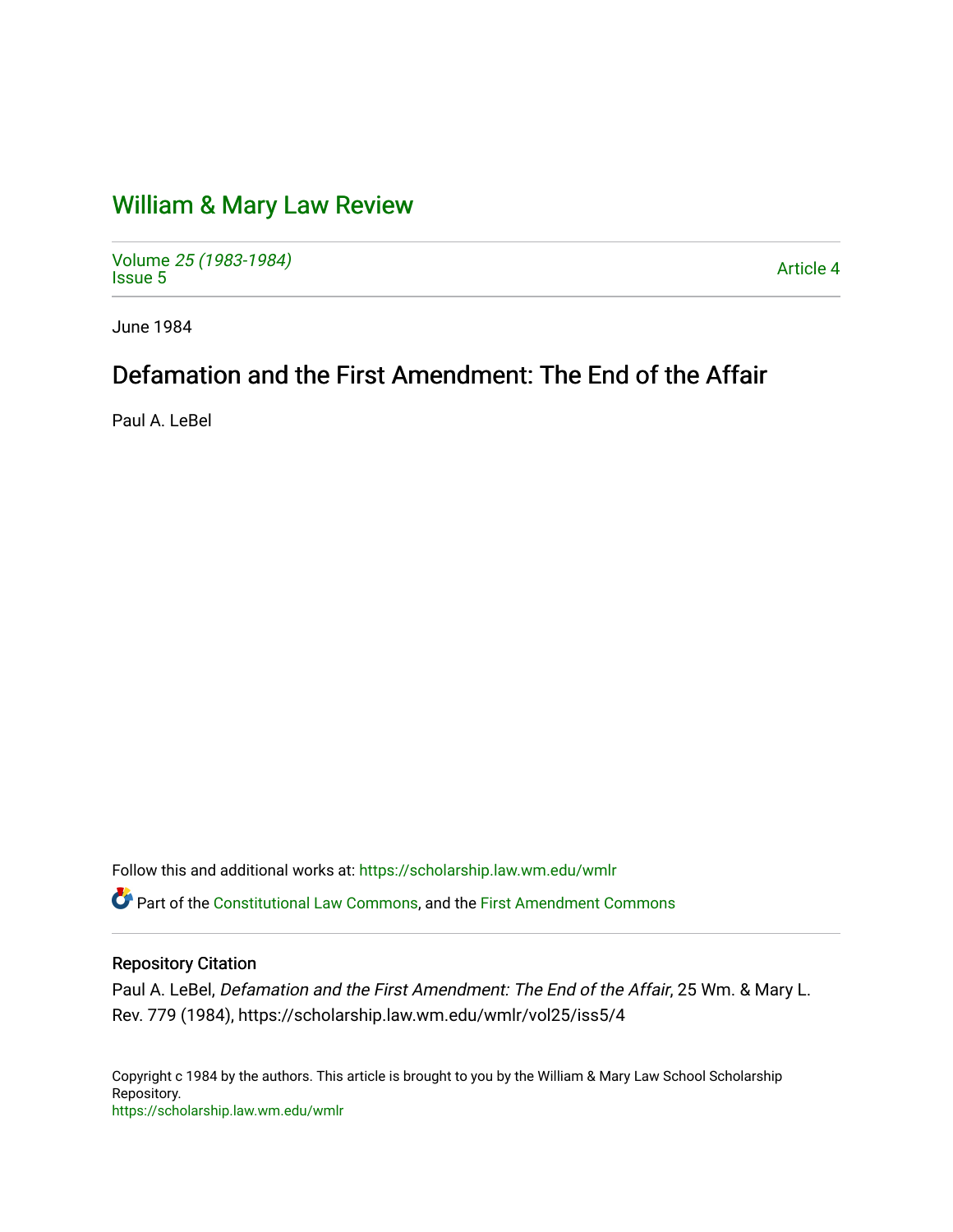## DEFAMATION AND THE FIRST AMENDMENT: THE END OF THE AFFAIR

## PAUL A. LEBEL\*

#### I. **INTRODUCTION**

A moment's reflection on the title of this Symposium-"Defamation and the First Amendment"--will help put into perspective the analysis and proposals of the three principal speakers. Until the decision in *New York Times Co. v. Sullivan"* twenty years ago, a symposium on defamation and the first amendment would have made about as much sense as a symposium on psoriasis and the first amendment: each of the terms refers to a matter of some independent interest, but the link between the two would not have been intuitively apparent. Had this Symposium been held ten years ago, we would have focused our attention on the extent to which *Gertz v. Robert Welch, Inc.2* indicated that first amendment considerations dominated ground previously occupied **by** the tort law of defamation. While some of the symposium's participants would undoubtedly have been alarmed **by** the Supreme Court's rejection of the *Rosenbloom v. Metromedia, Inc.3* "matters of public or general concern" trigger<sup>4</sup> for application of the *New York Times* actual malice rule,<sup>8</sup> the more significant comments about *Gertz* would have addressed the Court's extension of first amendment restrictions into additional aspects of the law of defamation. In light of that extension, the title of this Symposium, had it been held in 1974, might well have been "Defamation or the First Amendment."

- **3.** 403 **U.S. 29 (1971).**
- 4. *Id.* at 44.
- *5. See* **376 U.S.** at **279-80.**

779

<sup>\*</sup> Associate Professor of Law, College of William and Mary. A.B. **1971,** George Washington University; **J.D. 1977,** University of Florida. These remarks were delivered in a slightly different form as commentary following David Anderson's address on "Reputation, Compensation, and Proof," April **6,** 1984.

**<sup>1. 376</sup> U.S.** 254 (1964).

<sup>2. 418</sup> **U.S. 323** (1974).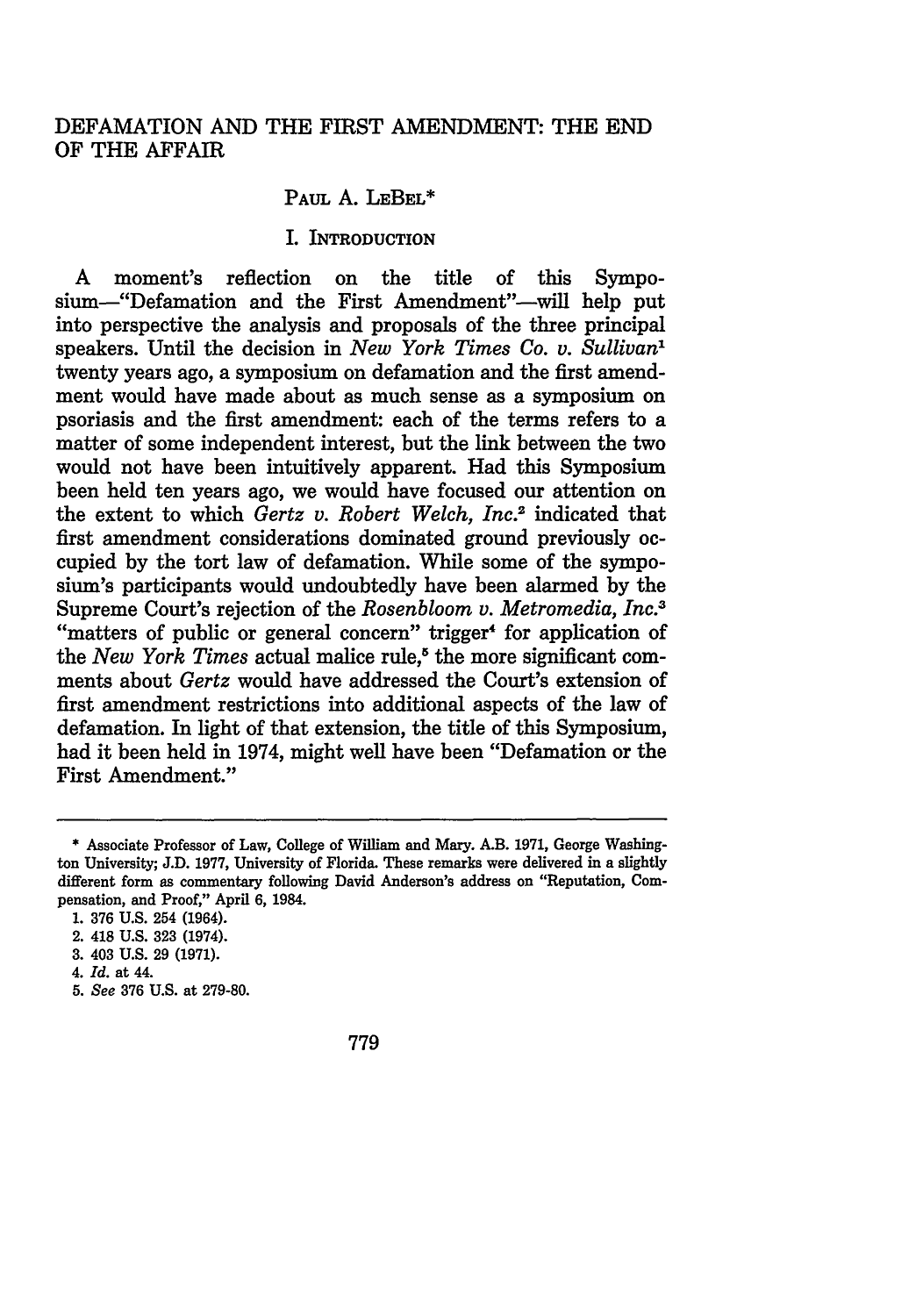If this Symposium were to be held ten years from today, the link between the first amendment and the law of defamation probably would be substantially weaker than predicted in the first great rush of cases following *New York Times.6* At the very least, the expansion of first amendment protection of defamatory speech, and the intrusion of the first amendment into other tort actions,<sup>7</sup> will have slowed in the next decade.

The year 1984 may turn out to be as significant for defamation and the first amendment as 1964, the year of *New York Times,* and 1974, when *Gertz* was decided. If the recent defamation jurisdictional decisions<sup>8</sup> are any indication, I do not expect the Supreme Court to use the opportunity presented by the granting of certiorari in *Dun & Bradstreet, Inc. v. Greenmoss Builders9* to extend the scope of first amendment protection.<sup>10</sup> Indeed, it is not at

7. *See, e.g.,* Time, Inc. v. Hill, **385** U.S. 374 **(1967).**

**8.** Calder v. Jones, 104 **S.** Ct. 1483 (1984); Keeton v. Hustler Magazine, 104 **S.** Ct. 1473 (1984).

9. 104 **S. CL 389** (1983).

**10.** During the presentation of these remarks in April, I speculated that the Court also might limit the scope of protection **by** deciding in Bose Corp. v. Consumers Union of United States, 104 **S.** Ct. 1949 (1984), that the qualified constitutional privilege of *New York Times* does not apply to product disparagement cases. In *Bose,* both the United States District Court for the District of Massachusetts and the United States Court of Appeals for the First Circuit held that the plaintiff was required to show actual malice in order to establish the defendant's liability in a product disparagement case. *See* Bose Corp. v. Consumers Union of United States, **692 F.2d 189** (1st Cir. **1982),** *af'd,* <sup>104</sup>**S.** Ct. 1949 (1984). The district court found actual malice, and entered a judgment for the plaintiff. Bose Corp. v. Consumers Union of United States, **529** F. Supp. **357 (D.** Mass. 1981), *rev'd,* **692 F.2d 189** (1st Cir. **1982),** *aff'd,* 104 **S.** Ct. 1949 (1984). The First Circuit reversed on the issue of liability, however, concluding that the trial judge had inferred actual malice too readily from the proof of falsity. **692 F.2d** at **197.**

The Supreme Court could have used *Bose* to limit the application of the constitutional protection recognized in *New York Times* to defamation actions, thereby indicating that the expansion of that protection into other speech or press related tort actions is not constitutionally required. Instead, the Court limited its inquiry to whether the First Circuit should have engaged in "a de novo review, independently examining the record to ensure that the district court has applied properly the governing constitutional law and that the plaintiff has indeed satisfied its burden of proof." *Id.* at **195.** Having reached the issue of the appropriate appellate standard of review, the Court could have restricted its opinion to a fairly narrow interpretation of rule **52** of the Federal Rules of Civil Procedure. *See* 104 **S.** Ct. at **1952-53.** Given the wide discrepancy between judge and jury conclusions on the constitu-

*<sup>6.</sup> See, e.g.,* Gertz v. Robert Welch, Inc., 418 **U.S. 323** (1974); Rosenbloom v. Metromedia, Inc., 403 U.S. 29 (1971); Monitor Patriot Co. v. Roy, 401 U.S. 265 (1971); St. Amant v. Thompson, 390 U.S. 727 (1968); Curtis Publishing Co. v. Butts, 388 U.S. 130 (1967); Associated Press v. Walker, **388** U.S. 130 (1967); Rosenblatt v. Baer, 383 U.S. **75** (1966).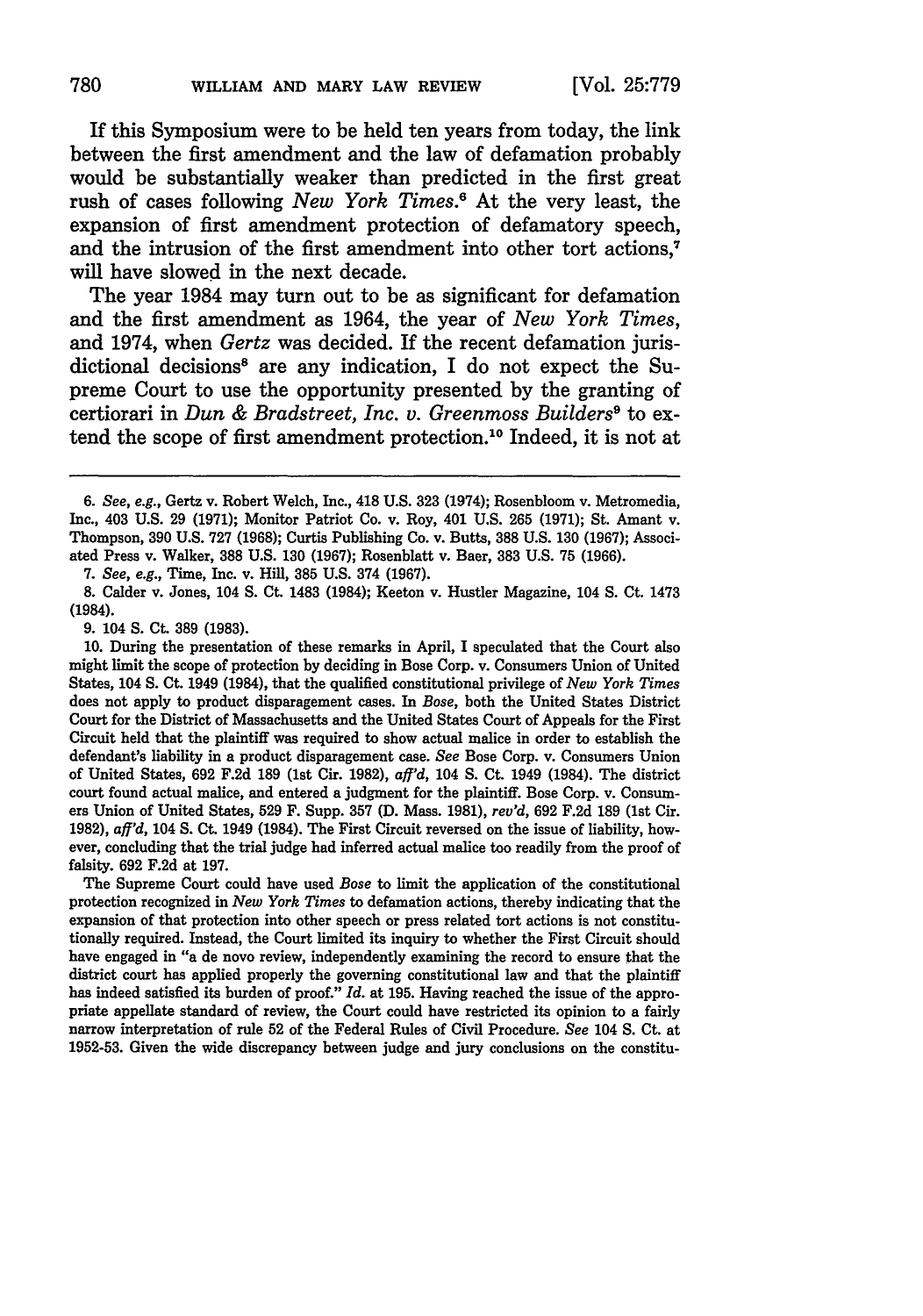all unlikely that the Court will decide during the October 1984 Term11 that the Gertz prohibition of strict liability and its restrictions on the recovery of presumed and punitive damages do not apply to nonmedia defamation defendants.12 Thus, while the relationship between defamation and the first amendment may never be-and indeed should not be-totally severed, the "affair" could well be on the wane.

## **II.** INJURY **AND** WRONG

If the trend of placing constitutional restrictions on the tort law of defamation is approaching or has already reached its peak, two important consequences follow. First, the arena for the resolution of the conflict between speech and reputational interests shifts from the United States Supreme Court to the states and, second,

Although the Court did not limit the scope of first amendment protection in *Bose,* the application of *New York Times* to product disparagement cases remains unclear. The Court expressly refused to decide the issue in *Bose. See* 104 **S.** Ct. at **1966.** Moreover, Justices Rehnquist and O'Connor suggested that they might not apply *New York Times* when the issue is presented. *See id.* at **1967-68** (Rehnquist, **J.,** dissenting) ("It is ironic **...** that a constitutional principle which originated in *New York Times...* because of the need to criticize the conduct of public officials is applied here to a magazine's false statements about a commercial loudspeaker system."). *See also infra* note 12.

**11.** After hearing arguments in *Dun & Bradstreet,* the Court scheduled the case for reargument in the October 1984 Term. *See* Dun **&** Bradstreet, Inc. v. Greenmoss Builders, **52 U.S.L.W. 3937 (U.S.** June **26,** 1984).

12. In *Dun & Bradstreet,* the Supreme Court of Vermont held that the *Gertz* standards of liability and damages did not apply to actions between private plaintiffs and nonmedia defendants. Greenmoss Builders, Inc. v. Dun & Bradstreet, Inc., 143 Vt. 66, 461 A.2d 414 (1983), *cert. granted,* 104 **S.** Ct. **389 (1983).** The court held that the federal Constitution did not require such an extension of *Gertz,* and declined to adopt the *Gertz* rules as a matter of state law. 143 Vt. at 75-76, 461 A.2d at 418-19. *But cf.* Jacron Sales Co. v. Sindorf, 276 Md. **580,** 592, **350** A.2d **688,** 695 (1976) (adopting the *Gertz* rules as a matter of state law). In scheduling *Dun & Bradstreet* for reargument, *see supra* note **11,** the United States Supreme Court directed the parties to address whether the restrictions on presumed and punitive damages should apply to defamation actions involving nonmedia defendants or commercial or economic speech. *See* **52** U.S.L.W. at **3937.**

tional issues involved, see **LIEEL** DEFENSE RESoURcE **CENTER, BuLL.** No. **7, INDEPENDENT AP-PELLATE REVIEW IN** LIBEL **ACTIONS SINCE** *New York Times v. Sullivan* **(1983),** and the general demise of heightened scrutiny for review of "constitutional facts" in such contexts as Ohio Valley Water Co. v. Ben Avon Borough, **253 U.S. 287 (1920),** the Court easily could have decided that a sweeping endorsement of de novo review was inappropriate. The Court indicated, however, that whether the factfinder was a judge or a jury did not affect the rule requiring an independent review of the actual malice finding. *See* 104 **S.** Ct. at **1959.**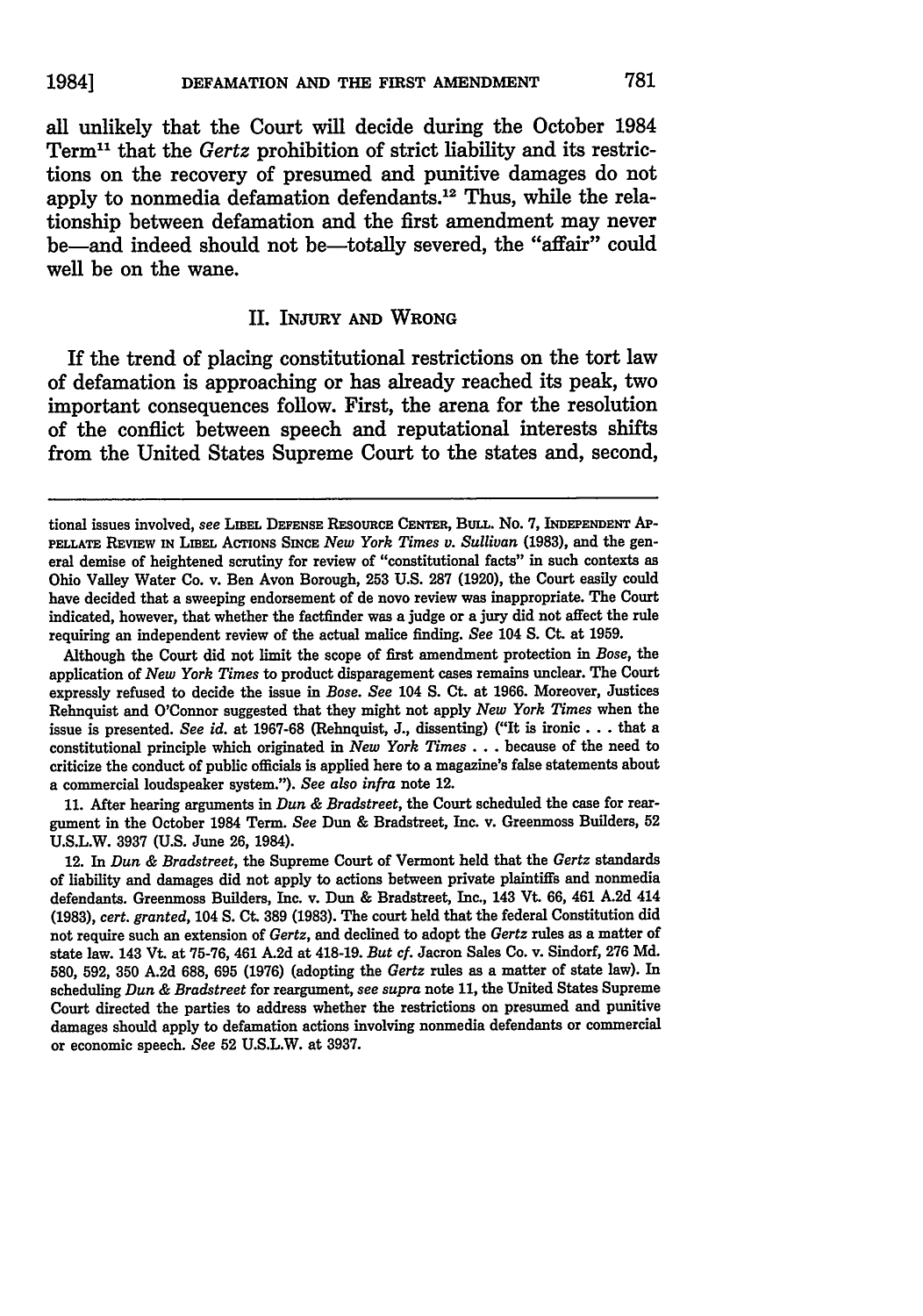the terms of the debate are altered to a significant degree.13 Rather than focusing on the federal constitutional limitations on a state's tort law, the next rounds of the defamation debate are likely to resemble the controversy in some other branches of tort law.<sup>14</sup> In these next rounds, the reconciliation of competing interests is going to be made within the constraints of the political process. Rather than subjecting reputational interests to a first amendment trump, the participants in this debate ought to be increasingly responsive to more popular notions of the fair treatment of individuals and the control of largely unchecked institutions capable of inflicting serious harm.

David Anderson's views on proof of injury to reputation<sup>15</sup> should be judged as a contribution to that debate, $16$  and his conclusion should be rejected. Anderson urges the elimination of presumed harm to reputation from the law of defamation, and insists on proof of actual harm to reputation as a prerequisite to any defamation recovery.<sup>17</sup> Comparing the tort of defamation to the general trends in tort law, Anderson describes the focus of tort law as having shifted from wrong to injury, and notes that this shift has not occurred in the law of defamation, leaving defamation as "the only

14. The current effort to reform products liability law through federal legislation provides an example. *See Hearings on S. 44 Before the Subcomm. on the Consumer of the Senate Comm. on Commerce, Science and Transp.,* 98th Cong., 1st Sess. (1983). S. 44 was revised in the Staff Working Draft of October 19, 1983, approved by the Senate Commerce Committee on March 27, 1984, and reported to the Senate on May 23, 1984. *See* 130 **CONG.** REc. **S6360** (May **23,** 1984); 12 PROD. **SAFETY** & LIAB. REP. **(BNA)** 261-70 (Mar. 30, 1984). State statutory reforms before the shift to federal legislative efforts are collected in Birnbaum, *Legislative Reform or Retreat? A Response to the Product Liability Crisis,* 14 FORUM **251,** 269-85 **(1978).**

15. Anderson, *Reputation, Compensation, and Proof,* 25 WM. & MARY L. REv. **747** (1984). **16.** I do not understand Anderson to be basing his proposed reform of defamation law on constitutional grounds. As such, his analysis provides a welcome relief from the typical efforts to turn all defamation issues into matters of constitutional import. *See, e.g.,* Van **Al**styne, *First Amendment Limitations on Recovery from the Press-An Extended Comment on "The Anderson Solution,"* 25 WM. **& MARY** L. REv. 793 (1984).

17. Anderson, *supra* note 15, at 758.

**<sup>13.</sup>** This latter point is true only insofar as state courts do not feel compelled **by** state constitutional provisions to expand the protection afforded **by** the federal Constitution. At some point in a continued expansion of state constitutional free speech and free press guarantees, the states should begin to run into side constraints in the form of constitutional provisions for equal protection, due process, and access to courts or remedies for wrongs.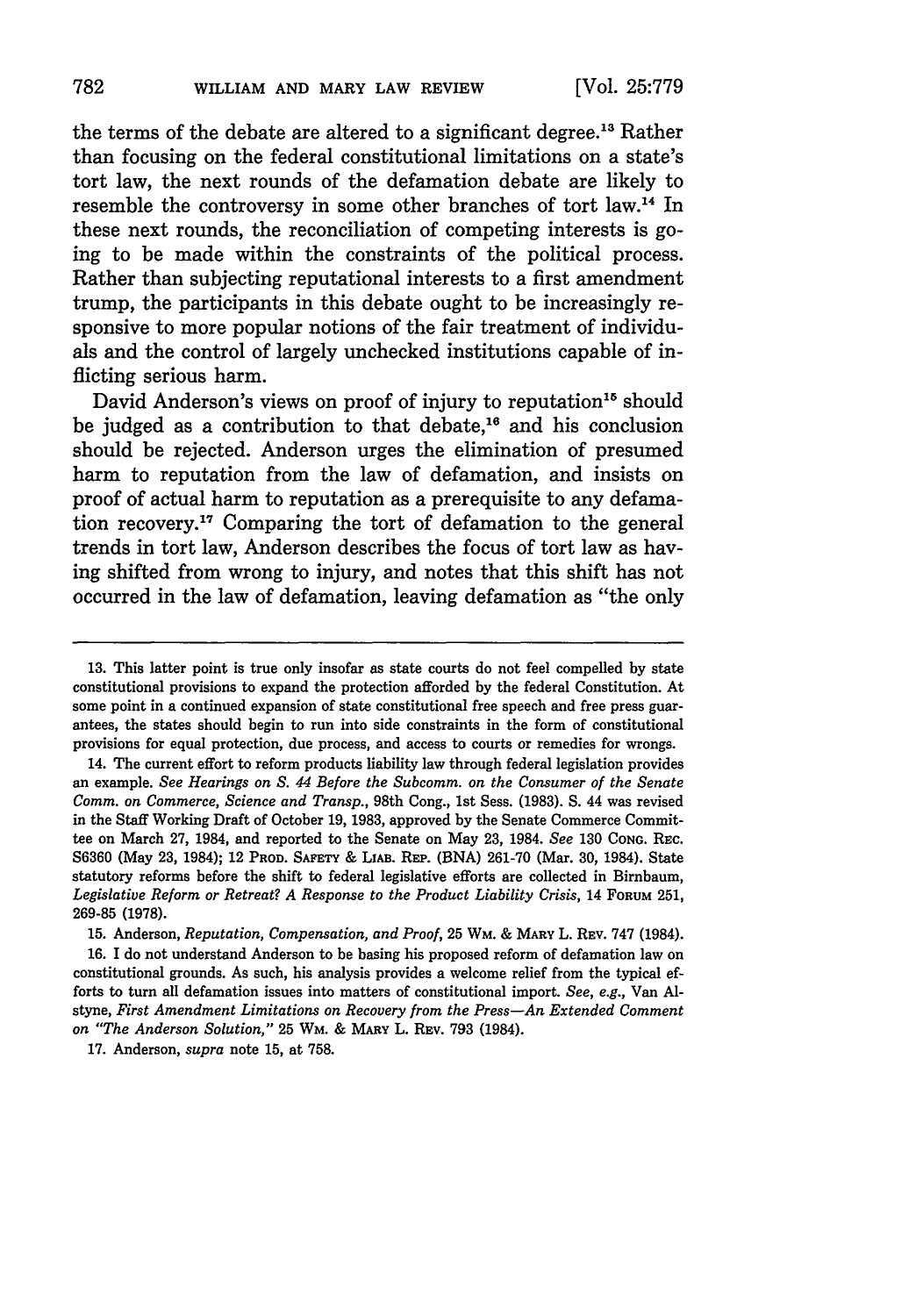tort that allows substantial recovery without proof of injury."<sup>18</sup> Even if that depiction of tort law trends is accurate.<sup>19</sup> Anderson attaches too little importance to the most significant lesson to be drawn from his summary: at the core of every successful<sup>20</sup> defamation case, there is going to be a wrong. The major significance of *New York Times and Gertz* is that defamation is the first tort in which, as a federal constitutional matter, wrongful conduct by the defendant has been made an essential element of the plaintiff's prima facie case.<sup>21</sup>

The nature of the wrongful conduct in current defamation law is firmly grounded in the reputational interest of'the victim. The wrong consists of publishing false statements of fact that have the demonstrated capacity<sup>22</sup> to injure the reputation of the victim,

20. A successful outcome in a defamation case is, of course, a matter of perspective. I am using the term to indicate a plaintiff's success in establishing each of the elements of the prima facie constitutional and state tort law case. At the Practicing Law Institute **(PLI)** symposium, *New York Times v. Sullivan: The Next Twenty Years* (Mar. **8-9, 1984),** chaired **by** Richard **N.** Winfield, "success" in a defamation action meant almost exclusively **judg**ments for media defendants, with a more modest degree of success consisting of plaiptiffs' judgments being set aside **by** appellate courts. The more extreme ideas of success seem to consist of media defendants securing judgments on the pleadings well before any plaintiff with the gall to threaten the underpinnings of constitutional government **by** filing a defamation action ever has an opportunity to subject the media defendant to the indignity of a discovery process capable of producing evidence of the defendant's fault! This attitude would explain the critical reaction to Herbert v. Lando, 441 **U.S. 153 (1979),** displayed at the PLI Symposium.

21. This statement needs to be qualified, of course, to whatever extent the *Gertz* prohibition of strict liability is inapplicable to cases involving private plaintiffs and nonmedia defendants. I detect in the scholarly literature represented **by** Professor Anderson's paper little concern for nonmedia interests, and will assume for the rest of this Commentary that the prototypical defamation action contemplates a media defendant.

22. *See* Gertz v. Robert Welch, Inc., **418 U.S. 323** (1974). The holding that states can define the fault standard in private plaintiff cases, as

"long as they do not impose liability without fault,. **. .** obtains where, as here, the substance of the defamatory statement 'makes substantial danger to reputation apparent.'. **. .** Our inquiry would involve considerations somewhat different... **if** a State purported to condition civil liability on a factual misstatement whose content did not warn a reasonably prudent editor or broadcaster of its defamatory potential."

*Id.* at 347-48 (footnote omitted).

<sup>18.</sup> *Id.* at 748.

**<sup>19.</sup>** A respectable body of scholarly and judicial opinion indicates that even strict products liability cases have not abandoned the underlying concept of the defendant's wrongful conduct. *See,* e.g., Phipps v. General Motors Corp., **278 Md. 337, 363 A.2d 955 (1976);** Wade, *A Conspectus of Manufacturers' Liability for Products,* **10** IND. L. Rav. **755 (1977).**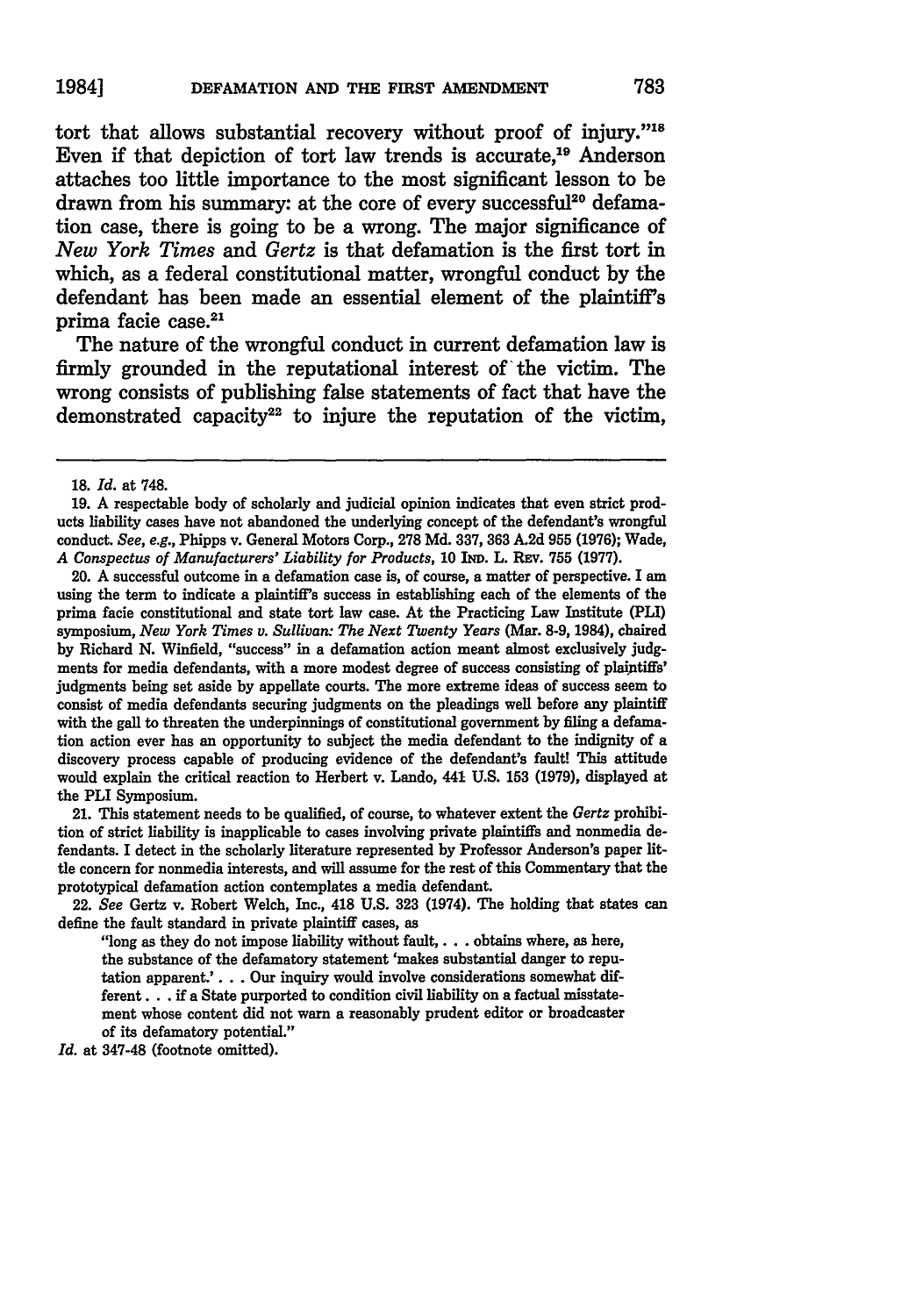with at least some degree of fault in not keeping those false statements of fact out of public circulation. When a plaintiff can prove that the defendant acted in that wrongful manner, no compelling reason exists to let the defendant escape legal responsibility for its conduct simply because the manner in which the defendant's wrong harmed the plaintiff happened to be something other than provable injury to reputation. Limiting defamation in the way Anderson proposes involves an excessively rigid conceptualization of this tort action that is present nowhere else in tort law. In the traditional intentional tort actions, for example, intent to commit one category of harm can satisfy the intent element when the plaintiff actually suffers a different category of harm.<sup>23</sup> Under the standard American approach to proximate cause in negligence actions, the unforeseeability of the precise manner in which a foreseeable victim suffers a foreseeable type of harm will not preclude the defendant's liability, and the classification of the type of harm that is foreseeable is subject to broad interpretation.<sup>24</sup>

## III. **THE PRESUMPTION OF** HARM

Any analysis of the effects of presuming harm to reputation must proceed from two premises that Professor Anderson's paper recognizes only sporadically, if at all. The first premise is that the existing parameters of constitutional protection of speech and the press in defamation cases are, and should remain, well entrenched. Public officials and public figures must establish *New York Times* actual malice in order to recover,<sup>25</sup> private individuals must show at least negligence to recover from media defendants, 26 and presumed and punitive damages are unavailable absent a showing of actual malice.<sup>27</sup> That level of constitutional protection faces no credible threat of contraction. Accordingly, the analysis of the effects of presumed harm to reputation must distinguish between cases in which the plaintiff can prove actual malice and those in

**<sup>23.</sup>** *See* Prosser, *Transferred Intent,* 45 **TEx.** L. **REv. 650 (1967).**

<sup>24.</sup> *See, e.g.,* Petition of Kinsman Transit Co., **338 F.2d 708 (2d** Cir. 1964).

**<sup>25.</sup>** Curtis Publishing Co. v. Butts, **388 U.S. 130 (1967);** Associated Press v. Walker, **388 U.S. 130 (1967);** New York Times Co. v. Sullivan, **376 U.S** 254 (1964).

**<sup>26.</sup>** *See* Gertz v. Robert Welch, Inc., 418 **U.S. 323,** 347 (1974).

**<sup>27.</sup>** *Id.* at 349-50.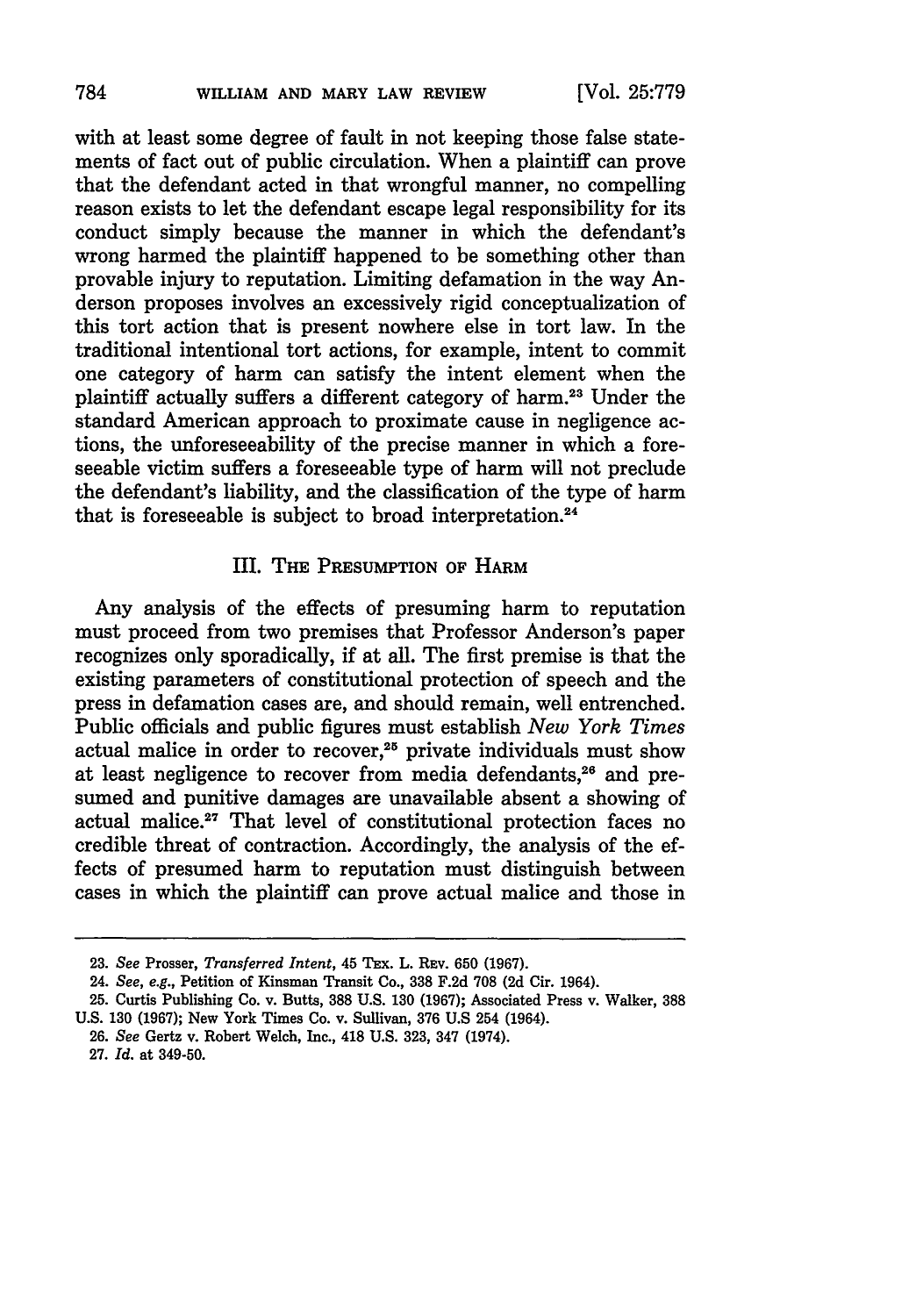which the plaintiff can establish only a lesser measure of fault.

The second premise that Anderson seems to ignore is that a distinction should be drawn between presumed harm to reputation and presumed damages. A presumption of harm to reputation supplies the injury element of the tort action of defamation, and brings defamation into the tort mainstream that Anderson describes.<sup>28</sup> A presumption of damages, on the other hand, entitles the tort plaintiff to compensation even in the absence of any proof of actual loss. Although presumed damages permit a factfinder to make an award of damages with no proven factual basis, presumed harm to reputation does not necessarily have to be translated into any monetary recovery for the plaintiff. As I understand Anderson's arguments, his concern with presumed damages leads him to an unwarranted attack on the presumption of harm to reputation.

When the two premises are combined, the apparently drastic consequences of presuming harm to reputation shrink to reasonable proportions. If the plaintiff can prove only that the defendant was negligent in publishing false statements of fact about the plaintiff, the amount of the plaintiff's recovery will be limited to those damages that the plaintiff can prove. Although the actual injury requirement of Gertz<sup>29</sup> means that a presumption of harm to reputation might still play an important role in a case governed by Gertz, this presumption does not result in a presumption of damages for the presumed harm. If the plaintiff is unable to prove any actual harm to reputation, then the plaintiff will recover no damages for reputational harm.

The presumption of harm to reputation can operate in the plaintiff's favor in a case subject to the Gertz rules by permitting the plaintiff to surmount Anderson's proposed hurdle of proof of injury to reputation and proceed to prove and recover damages for any actual injury that was inflicted by the defamatory statements. If the plaintiff can establish to a factfinder's satisfaction that the defamatory statements caused emotional distress, to take the most frequently asserted nonreputational harm, a state may allow the plaintiff to recover damages for that harm.<sup>30</sup> Even in this situation,

<sup>28.</sup> *See supra* text accompanying note **18.**

<sup>29.</sup> *See* 418 U.S. at 349-50.

<sup>30.</sup> *See* Time, Inc. v. Firestone, 424 U.S. 448, 460-61 (1976).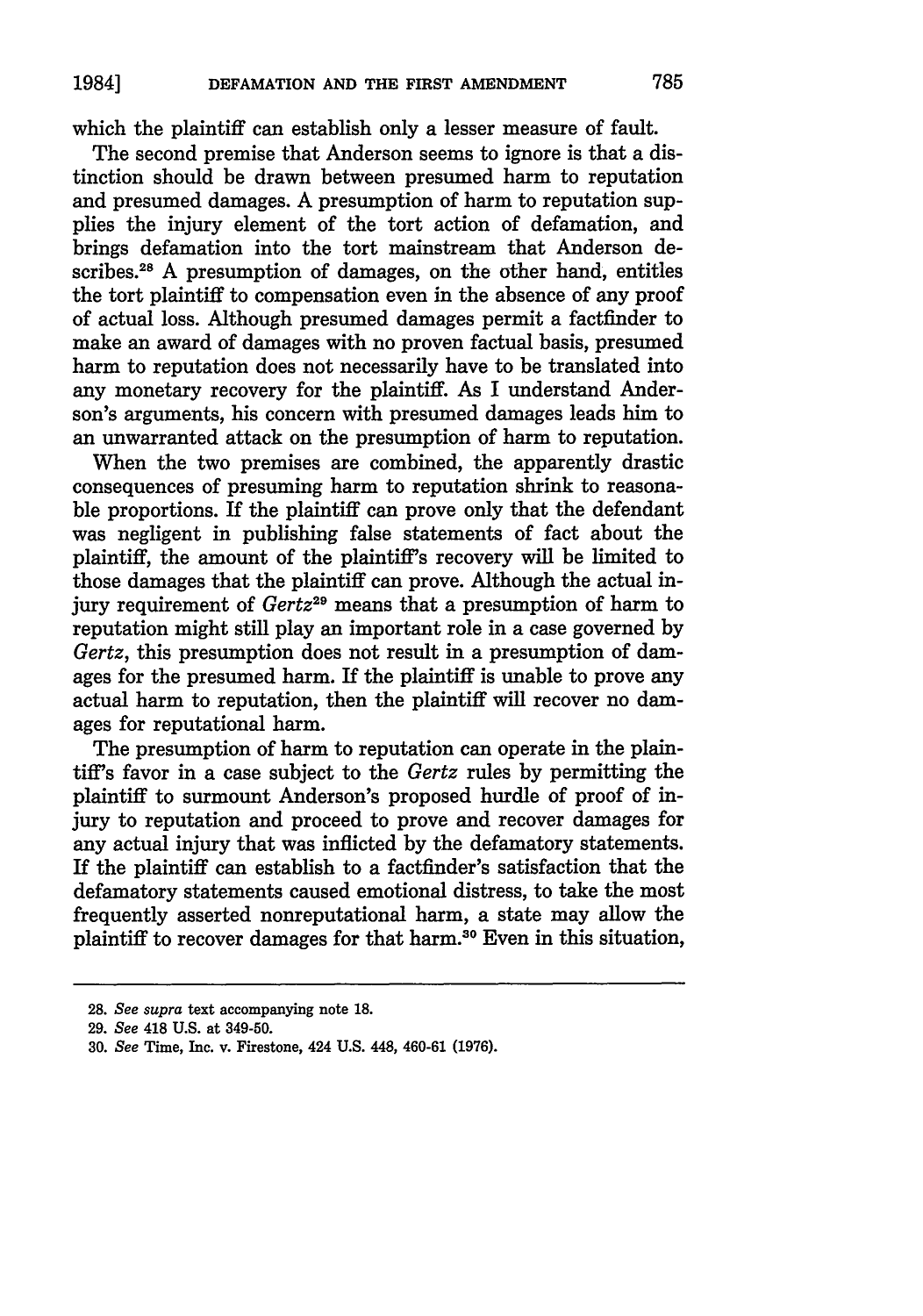however, the plaintiff's recovery will be subject to the usual tort doctrinal safeguards. For example, the emotional distress must be a foreseeable consequence of the defendant's wrongful conduct, the emotional distress must be proximately caused **by** the defendant's wrongful conduct, and some rational basis must support the amount of the award.

In a case in which liability is based only on the defendant's negligence, a presumption of harm to reputation does not result in the defendant being liable for anything other than the provable harm actually suffered **by** the plaintiff. The problems of quantifying and defending claims for items of damages such as emotional distress are matters that the tort bar has had to confront for years. **If** those matters are exceptionally terrifying to defamation defendants, the solution is more appropriately sought in an improved defamation defense bar<sup>31</sup> and an insurance mechanism that accurately reflects the exposure to liability for such items of damages as emotional distress.<sup>32</sup>

The choice of counsel for **CBS** in the Westmoreland suit may illustrate the point I am making. *See* Westmoreland v. CBS, Inc., 10 MEDIA L. REP. (BNA) 1215 (S.D.N.Y. 1984). Apparently recognizing that the most significant characteristic of Westmoreland's action was that it was a "big case," similar to an antitrust action, **CBS** obtained the services of David Boies, an exceptionally able lawyer who had no previous defamation experience, but who did have experience with massive antitrust litigation. See generally **J. STEWART**, THE PARTNERS: INSIDE AMERICA'S MOST POWERFUL LAW FiRMS 62-104 (1983). That experience seems to be a better rationale for hiring Mr. Boies than his ability to try a case before a South Carolina jury. *But see* D. KowET, A MATTER OF HONOR 234-35 (1984). In smaller cases, defamation defendants might be well served by lawyers who are experienced in jury trials of tort actions other than defamation, particularly in representing defendants, such as insurance companies or physicians, who elicit little sympathy from the typical juror.

32. Some of the financial pressure of defamation judgments could be relieved by insuring against liability. The type of insurance crisis that occurred in medical malpractice, *see* Brant, *Medical Malpractice Insurance: The Disease and How to Cure It, 6 VAL. U.L. Rev.* 152 (1972), **and** products liability might be avoided if media insurance is underwritten in such a way that premiums accurately reflect media exposure to liability for such nonreputational damages as emotional distress.

<sup>31.</sup> During the presentation of papers and comments on those papers at this Symposium in April, a number of participants made statements to the effect that "I don't know what negligence means." **I** see no reason why an admitted failure to comprehend a liability theory for which we have approximately a century and a half of accumulated experience should be considered a persuasive argument for the defamation defense bar. Perhaps paying some careful attention to the tort milieu in which defamation cases are located, rather than engaging in first amendment posturing, would produce a deeper understanding of the tort doctrines that apply to defamation.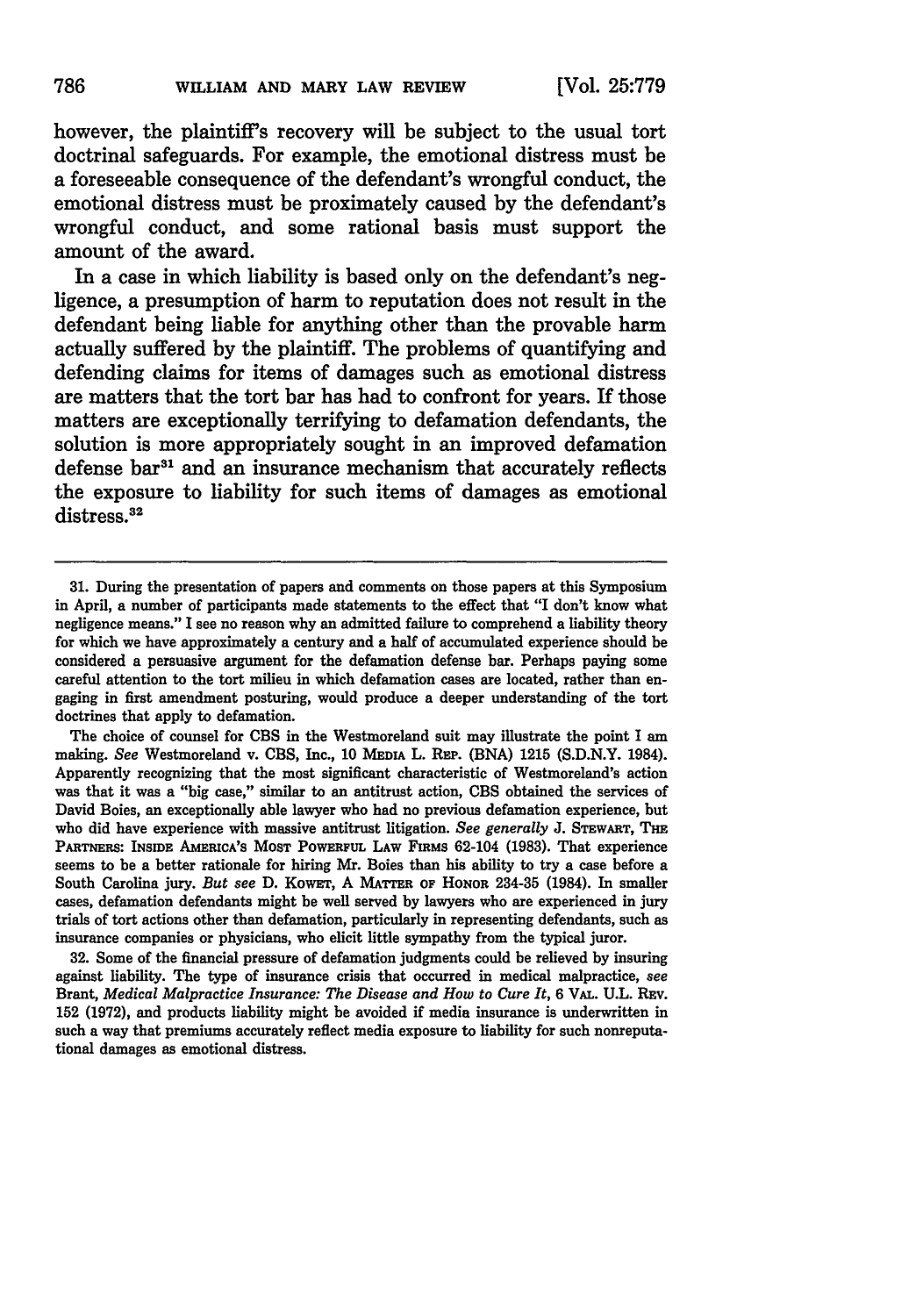The more problematic situation occurs when a presumption of harm to reputation enables the plaintiff to recover damages for harm that the plaintiff did not prove he actually suffered. The major safeguard for defamation defendants in this situation, of course, is the constitutional requirement that, to recover presumed damages, the plaintiff must make the threshold showing of *New York Times* actual malice. When the plaintiff is able to establish that the defendant knew that the statements it published about the plaintiff were false, "that the defendant in fact entertained serious doubts as to the truth" of the statements,<sup>33</sup> or that the defendant published the statements despite a "high degree of awareness of . . . probable falsity,"<sup>34</sup> arguments about the adverse consequences of imposing liability on the defendant leave me unmoved. We cannot realistically expect a defendant whose conduct has been proven to constitute fault of the magnitude of *New York Times* actual malice to escape liability solely because the plaintiff has been unable to establish any actual harm to reputation. Requiring proof of actual harm to reputation in such cases is an idea that deserves little support in the tort law forum in which the nonconstitutional aspects of a modern law of defamation are going to be defined.

The real concern with presumed damages seems to be not so much that the defendant is liable, but rather the amount of the defendant's liability.<sup>35</sup> In addressing that concern, Professor Anderson's proposed abolition of the presumption of harm to reputation is insufficiently responsive both to the level of the defendant's fault and to the plaintiff's interest in being protected from the harmful effects of that wrongful conduct. Anderson's approach is apt to lead to the kind of trap that is illustrated in *Keeton v. Hustler Magazine*,<sup>36</sup> in which the Supreme Court upheld New Hamp-

**36.** 104 **S.** Ct. 1473 (1984).

<sup>33.</sup> St. Amant v. Thompson, **390** U.S. 727, **731** (1968).

<sup>34.</sup> Garrison v. Louisiana, **379** U.S. 64, 74 (1964).

<sup>35.</sup> For this reason, punitive damages seem to pose more of a problem for media defendants than either presumed harm to reputation or presumed damages. The most critically needed reform of defamation law concerns punitive damages, and should proceed along two tracks: first, punitive damages should be limited to cases in which the defendant knew the defamatory statements were false; and second, insurance coverage for punitive damages should be permitted in defamation cases.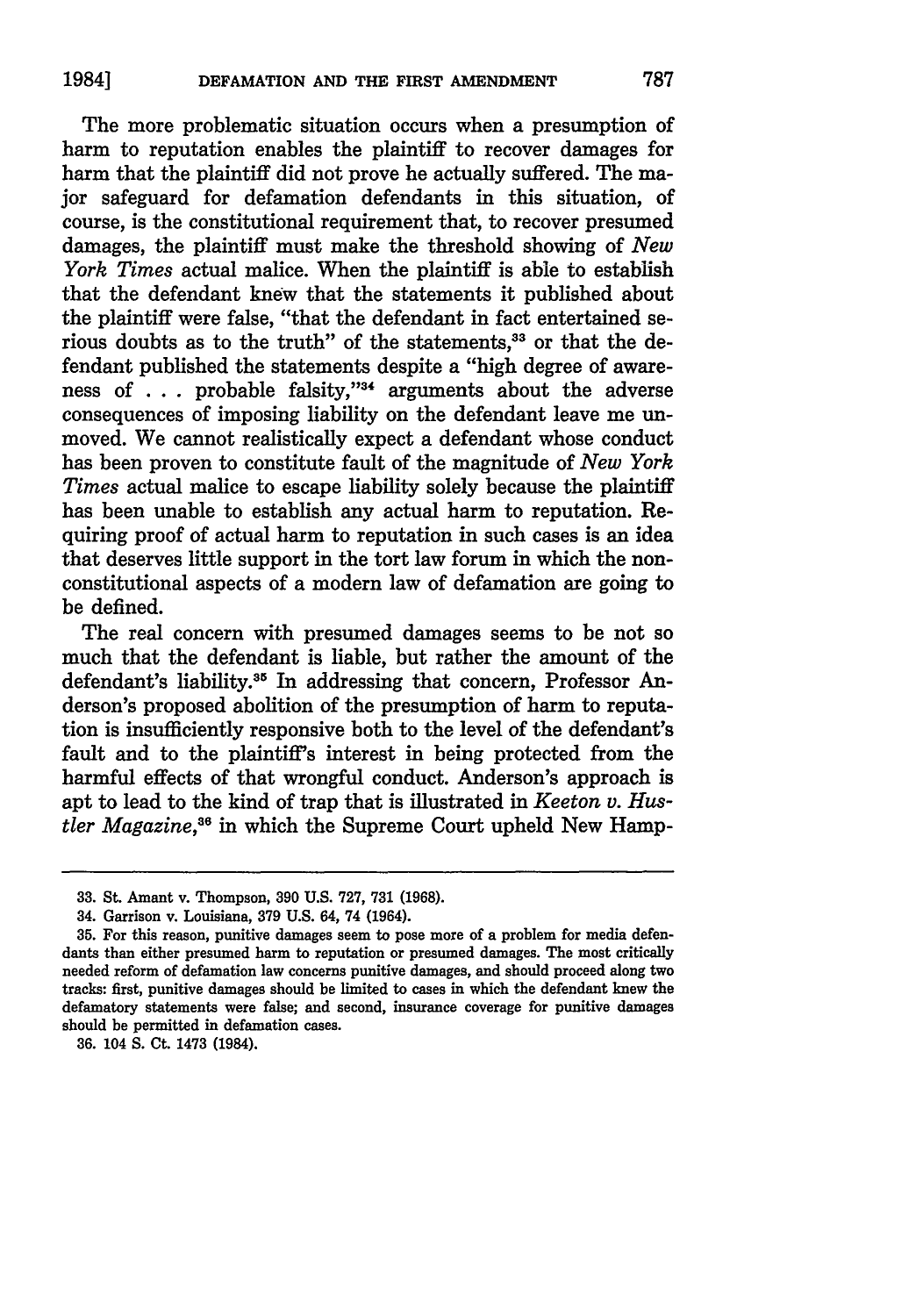shire's jurisdiction over *Hustler* magazine. The Court acknowledged New Hampshire's interest in providing a forum for libel actions, but described that interest in terms that introduce a purpose for defamation law that previously had not been embraced as explicitly by the Court. From the premise that "[flalse statements of fact harm both the subject of the falsehood *and* the readers of the statement,"37 the Court concluded that the state "may rightly employ its libel laws to discourage the deception of its citizens."<sup>38</sup> Anderson's thesis that "compensating individuals for actual harm to reputation is the only legitimate purpose of defamation law today"<sup>39</sup> appears less tenable when the Supreme Court appears to be actively engaged in an expansion of the recognized purposes of defamation actions. I would prefer to see the debate on defamation focus on the individual interest in reputation, rather than a state's interest in protecting its citizens from false statements, but my concern is that reshaping defamation law in the way that Anderson proposes would make defamation law increasingly less able to provide adequate protection for the reputational interest, and would thus foster a search for alternative or supplemental interests for defamation law to serve.

# IV. **THE REMEDY OF REPAIR**

If the *Gertz* rule permitting presumed damages upon proof of *New York Times* actual malice remains in effect, I would offer the defamation defendant the opportunity to take advantage of a counterpresumption. The presumption of damages, even as it is currently limited **by** *Gertz,* is justified only **by** a reasonable confidence that statements with the capacity to injure a person's reputation actually produce that injury, even if not in a readily identifiable way. If this unidentifable harm can be made the subject of a presumption that it exists, I propose a corollary presumption that the unidentifiable harm can be alleviated. Accordingly, if the defendant would take an amount of resources equivalent to those used to defame the plaintiff<sup>40</sup> and devote those resources to coun-

**<sup>37.</sup>** *Id.* at 1479.

**<sup>38.</sup>** *Id.*

**<sup>39.</sup>** Anderson, *supra* note **15,** at 749.

<sup>40.</sup> These resources include the cost of reportorial and editorial functions, publicity, dis-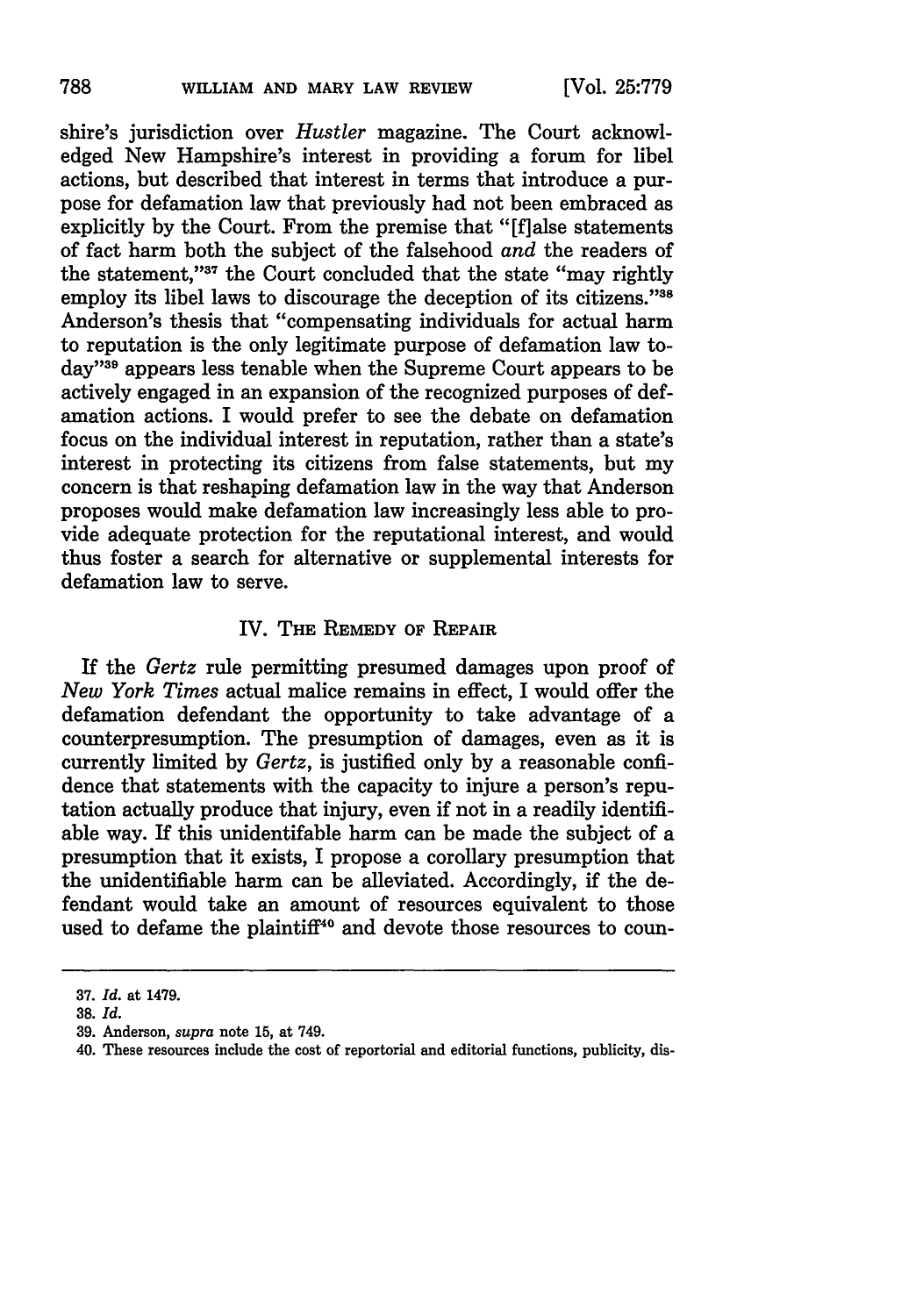tering the false statements of fact, I would presume that any unidentified injury to reputation had been remedied. This presumed remedy thus eliminates the ability of the defamed individual to obtain monetary compensation for unproven harm to reputation, even after a showing of actual malice.

My proposal is not a retraction proposal.<sup>41</sup> nor is it merely a declaratory judgment of falsity.42 Most significantly, it does not require the major modifications of defamation law called for in Anderson's proposed abolition of the presumption of harm to reputation<sup>43</sup> or in Marc Franklin's proposed action for restora-

An effective repair need not disadvantage the defamation defendant. **A** detailed explanation of the circumstances under which the defamatory statement was published may provide the public with a better sense of the pressures surrounding the publication or broadcast, as well as the standards that were used to ensure accuracy. If the defendant has adopted more safeguards since the defamation was originally communicated, describing the improvements should have a favorable impact on the image of the defendant.

42. *See* Schaefer, *Defamation and the Mrst Amendment,* **52 U.** COLo. L. **REV. 1, 17-18 (1980). My** remedy of repair would not replace an award of damages for any actual injury the plaintiff has suffered. If a monetary award is needed to attract adequate counsel and to encourage plaintiffs to risk litigation, the remedy of repair would not eliminate the potential for such monetary relief.

43. Anderson is too modest in his description of his proposal that defamation be modified so that proof of actual harm to reputation is required in every case. **My** proposal does not require any change in the nature of defamation. Anderson's proposal shifts the focus from the wrong-publication of a communication that tends to injure reputation-to the injury caused **by** the wrong. **My** proposal promises to reduce the amount of liability in those cases in which *Gertz* permits a presumption of damages, but continues to allow victims of defamation to recover for actual harm in cases where the Constitution forbids presumed damages. Anderson's proposal carries no guarantee of reduced liability when actual harm to reputation can be established-in fact, he sketches a number of interesting new avenues to pursue in "proving harm"-but his proposal does serve to bar recovery for actual nonreputational harm, such as mental distress, when a defamation victim cannot also prove harm to reputation.

I must confess to a certain feeling of chagrin at espousing what is essentially the proposition, "If it ain't broke, don't fix it." Nevertheless, the presumption of harm to reputation that Anderson attacks carries with it no more than liability for actual harm, except in those cases in which the plaintiff establishes actual malice. In those latter cases, my proposal ef-

tribution, and any other efforts that go into publicizing the defamatory statements about the plaintiff.

<sup>41.</sup> **A** retraction could merely withdraw what had been published about the plaintiff. **My** proposed remedy of repair would require the defamation defendant to explain the defamatory statement, and the circumstances that caused the defendant to publish it. Unlike a retraction, which may not be as prominently displayed or located in a position comparable to the original defamation, the repair would occupy as much space or time as the defamatory communication. Supervision of the repair would involve a minimal effort **by** the trial judge or a master appointed for the purpose.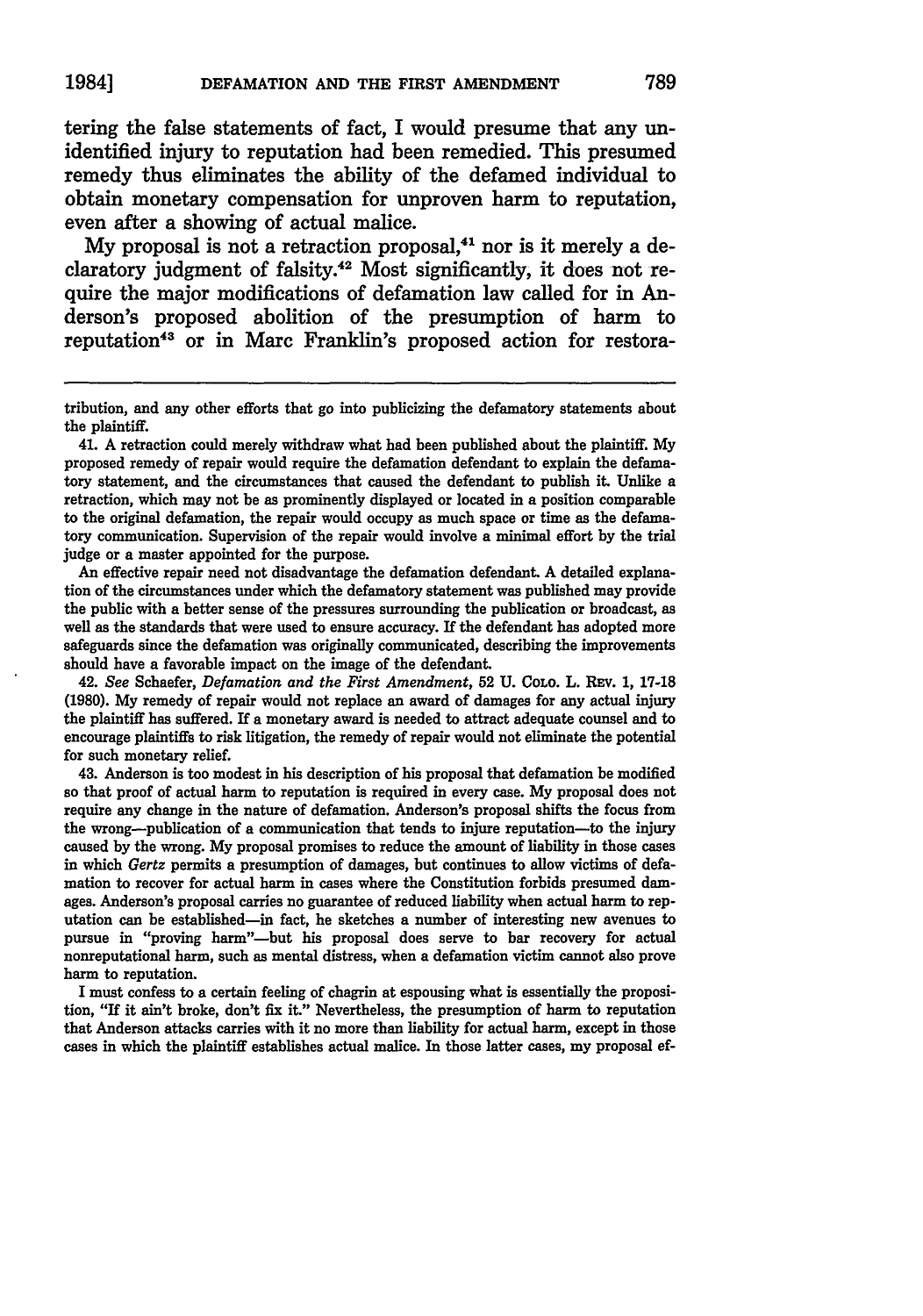tion.44 My presumption of repair would be available to a defendant after litigation under the existing constitutional and state tort law rules governing defamation resulted in a finding that the defendant was liable. Furthermore, the presumption would be available as a substitute for an award of damages only for the unproven reputational injury element of the tort. To avoid any *Miami Herald Publishing Co. v. Tornillo45* problems with state compulsion of the media, the defendant would have the option of selecting the remedy of repair as an alternative to the award of reputational injury damages.<sup>46</sup>

### V. **CONCLUSION**

A remedy of repair is a promising proposal with which to enter the arena for determining the nonconstitutional elements of a modern defamation law. Anderson's proposal, in contrast, would allow too many defamation defendants to escape liability for their wrongful conduct, and would prevent too many injured parties from receiving compensation for actual harm simply because of an inability to prove actual harm to reputation. Although not going so far as to suggest that the media should be prepared to "minimize [their] losses,"<sup>47</sup> I believe that the media would not be well-advised to insist on proposals that are as unaccommodating to defamation victims as Anderson's elimination of a presumption of harm to reputation. If defamation law, with its constitutional restraints, is not permitted to protect the interests of defamation victims adequately, courts may respond by acknowledging the efforts of creative lawyers to find new methods of protecting those inter-

fectively and efficiently removes the ability of the plaintiff to translate the constitutionally permissible presumed damages into an award of monetary damages.

*<sup>44.</sup> See* Franklin, *Good Names and Bad Law: A Critique of Libel Law and a Proposal,* **18** U.S.F.L. REv. 1, 29-49 (1983). My proposal would not require the plaintiff to make an election between a damages remedy and the remedy of repair. *Cf. id.* at 43 (requiring the plaintiff "to make an irrevocable election between the damage route and the restoration action"). Because the remedy of repair would not be a substitute for all monetary relief, but only for unproven reputational damages, the proposal does not require any modification of the existing rule that each party bears its own attorney's fees. *Cf. id.* at 36.

<sup>45. 418</sup> U.S. 241 (1974).

<sup>46.</sup> **I** would extend this option so that it also covers any award of damages contemplating future harm to reputation. *See* Anderson, *supra* note 15, at 769-70.

<sup>47.</sup> Schauer, *Public Figures,* 25 WM. **& MARY** L. **REv.** 905, 935 (1984).